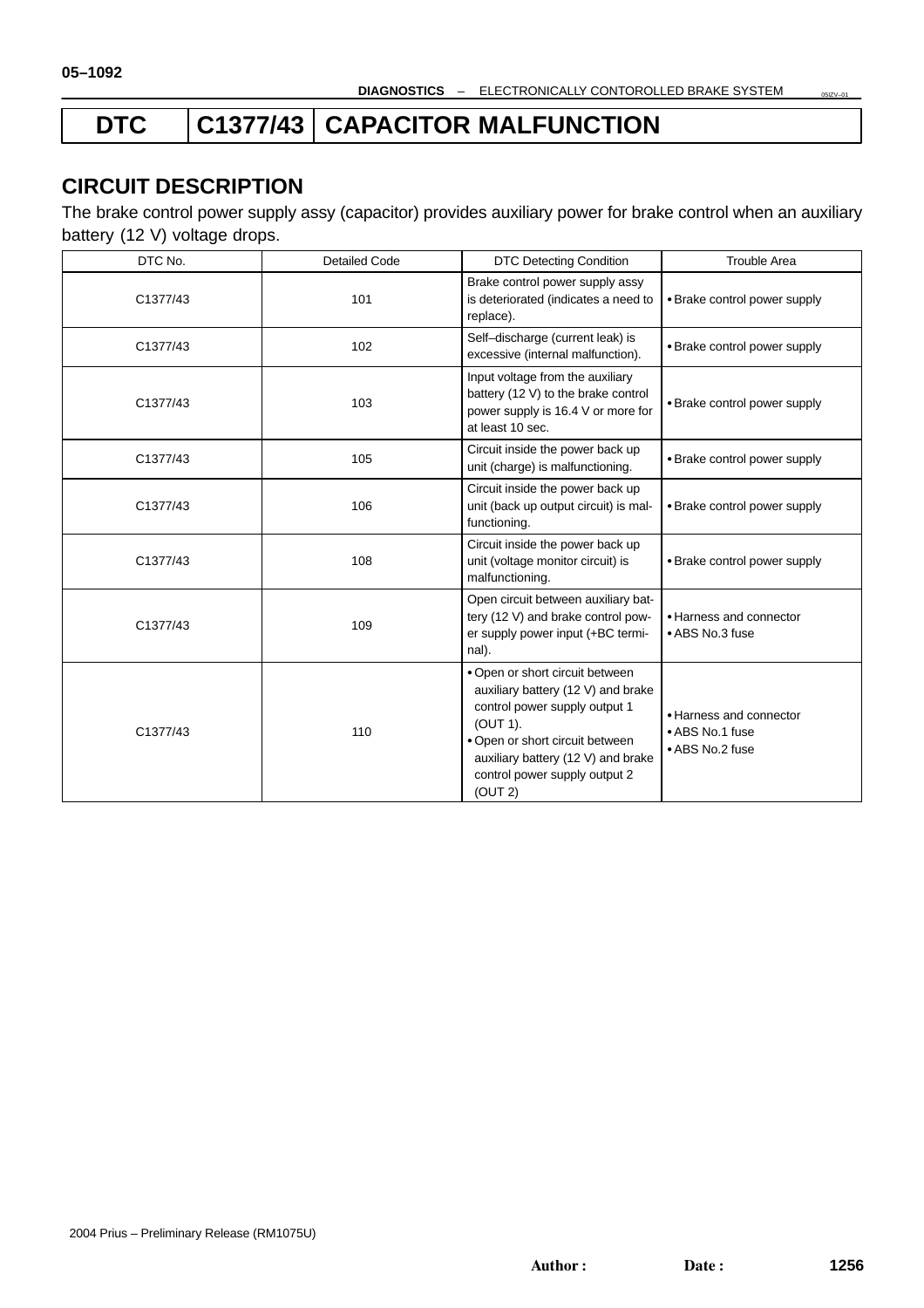## **WIRING DIAGRAM**

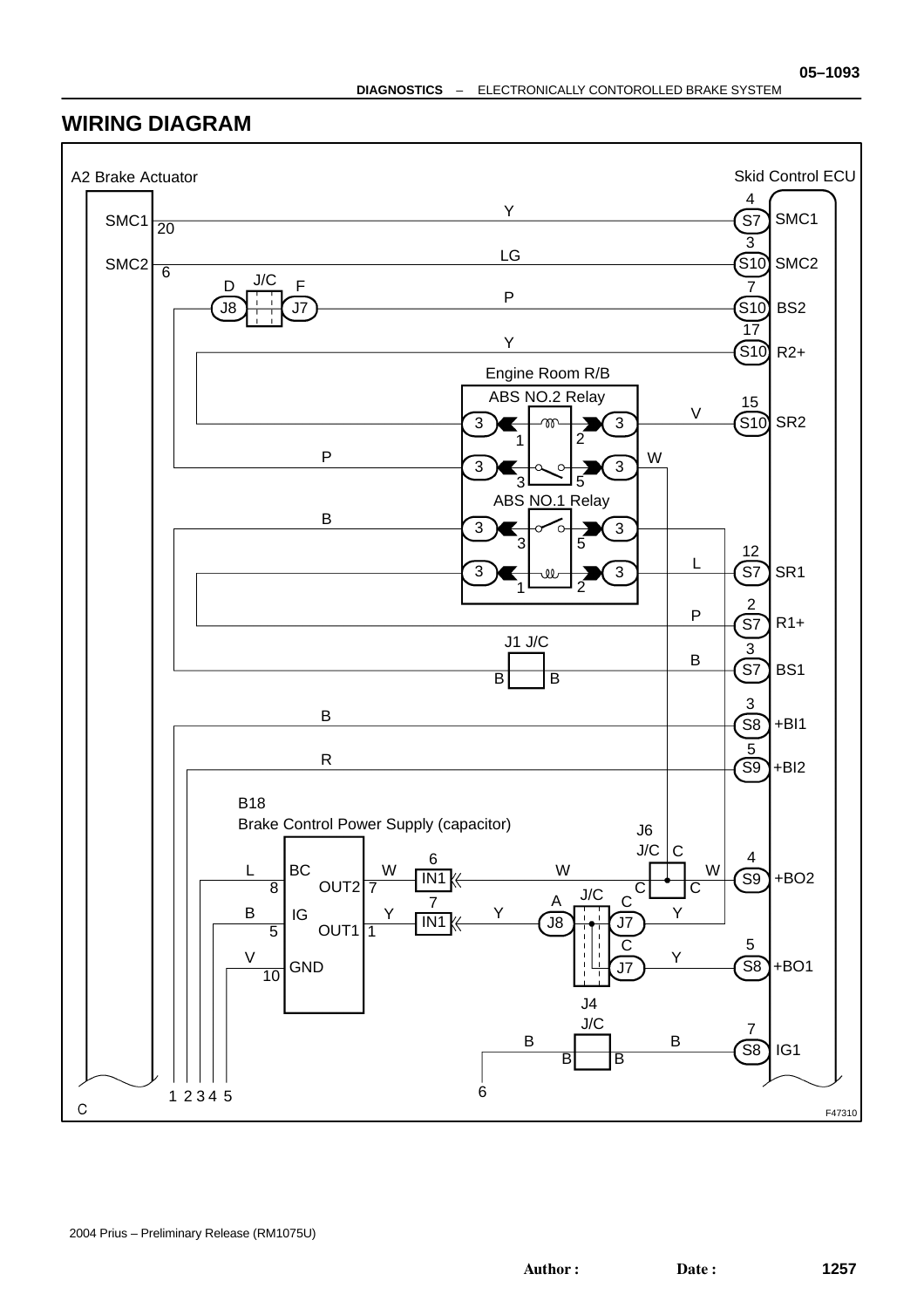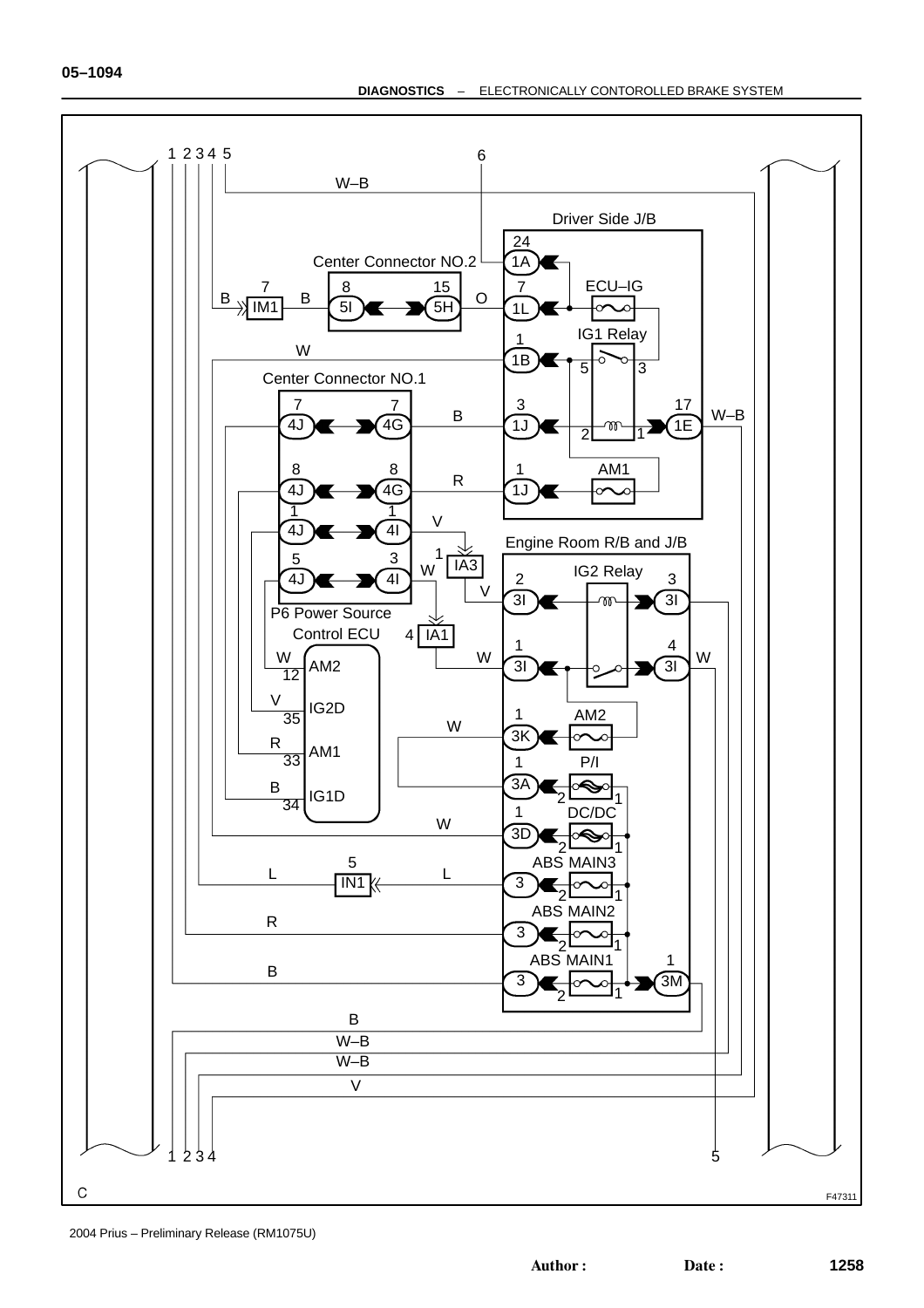**DIAGNOSTICS** – ELECTRONICALLY CONTOROLLED BRAKE SYSTEM



Author: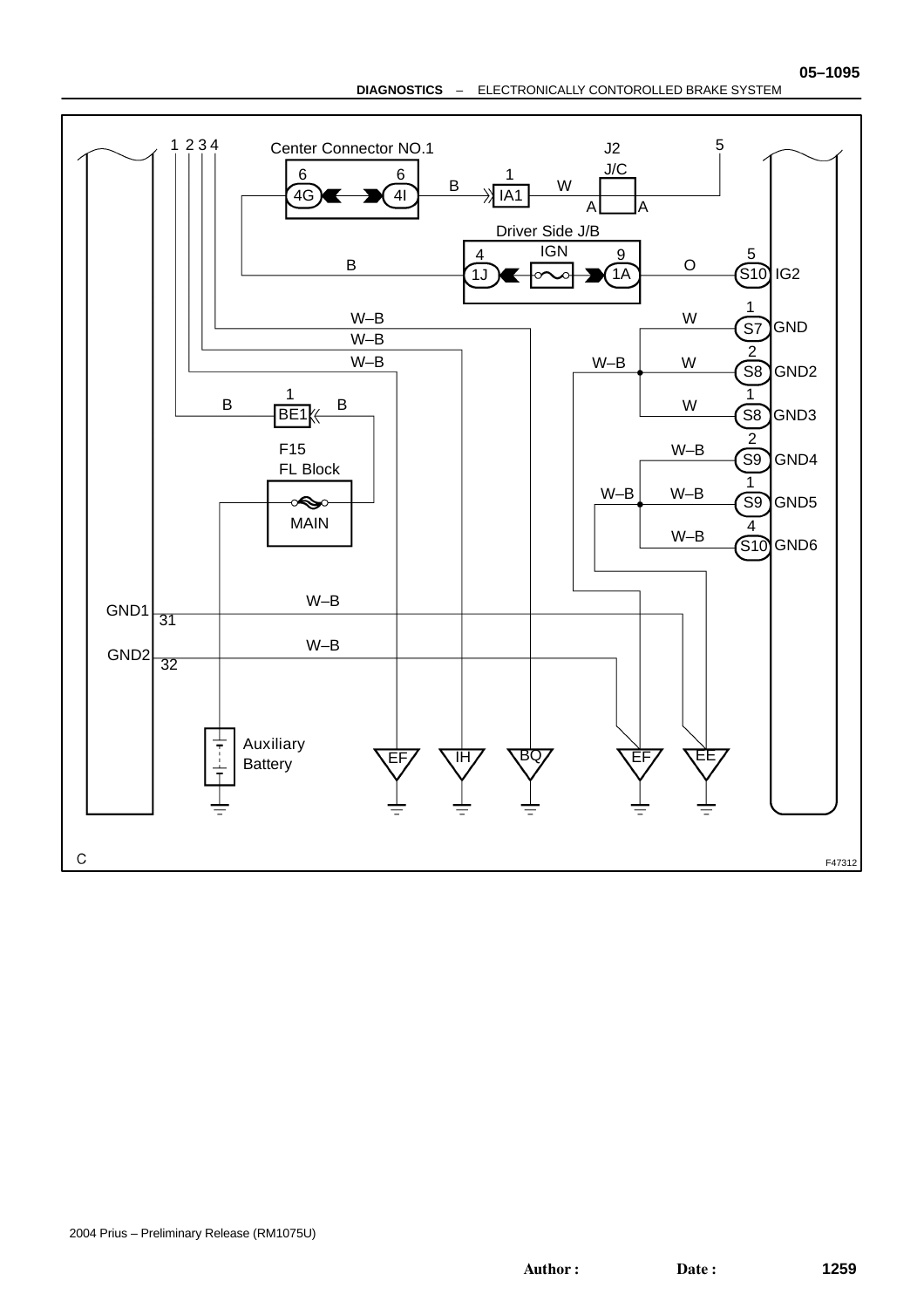## **INSPECTION PROCEDURE**

**1 INSPECT FUSE(ABS MAIN3 FUSE)**



| (a) | Remove the ABS MAIN3 fuse from the engine room J/B<br>and $R/B$ . |                                                                       |  |  |
|-----|-------------------------------------------------------------------|-----------------------------------------------------------------------|--|--|
| (b) | Measure the resistance according to the value(s) in the           |                                                                       |  |  |
|     | table below.                                                      |                                                                       |  |  |
|     | Standard:                                                         |                                                                       |  |  |
|     | ABS MAIN3 fuse                                                    | Below 1 $\Omega$ (Continuity)                                         |  |  |
|     |                                                                   |                                                                       |  |  |
|     | <b>NG</b><br><b>REPLACE FUSE</b>                                  | CHECK FOR SHORT IN ALL HARNESS AND<br>CONNECTOR CONNECTED TO FUSE AND |  |  |

**OK**

## **2 INSPECT BRAKE CONTROL POWER SUPPLY(BC TERMINAL VOLTAGE)**



(a) Measure the voltage according to the value(s) in the table below.

HINT:

Measure the voltage from behind the connector with the connector connected.

**Standard:**

| <b>Tester Connection</b> | <b>Specified Condition</b> |  |
|--------------------------|----------------------------|--|
| B18-8 (BC) – Body ground | 10 to 14 V                 |  |



**OK**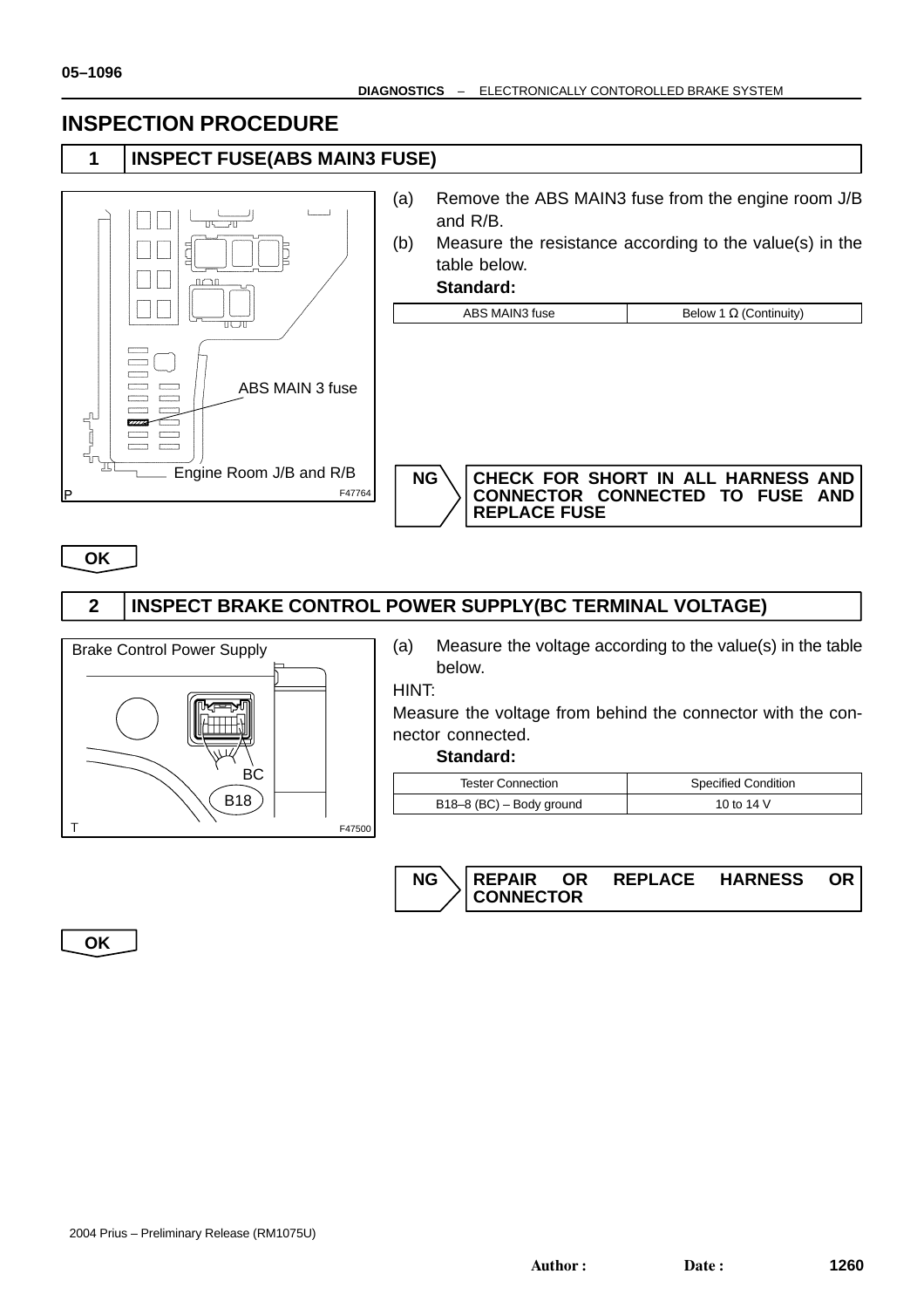## **3 INSPECT SKID CONTROL ECU TERMINAL VOLTAGE**



(a) Measure the voltage according to the value(s) in the table below.

HINT:

Measure the voltage from behind the connector with the connector connected to the skid control ECU.

#### **Standard:**

| <b>Tester Connection</b>    | <b>Specified Condition</b> |  |
|-----------------------------|----------------------------|--|
| $S8-3$ (+BI1) – Body ground | 10 to 14 V                 |  |
| $S9-5$ (+BI2) – Body ground | 10 to 14 V                 |  |



**OK**

## **4 INSPECT SKID CONTROL ECU TERMINAL VOLTAGE**



(a) Measure the voltage according to the value(s) in the table below.

HINT:

Measure the voltage from behind the connector with the connector connected to the skid control ECU.

#### **Standard:**

| Tester Connection           | <b>Specified Condition</b> |
|-----------------------------|----------------------------|
| $S8-5$ (+BO1) – Body ground | 10 to 14 V                 |
| $S9-4$ (+BO2) – Body ground | 10 to 14 V                 |



**OK**